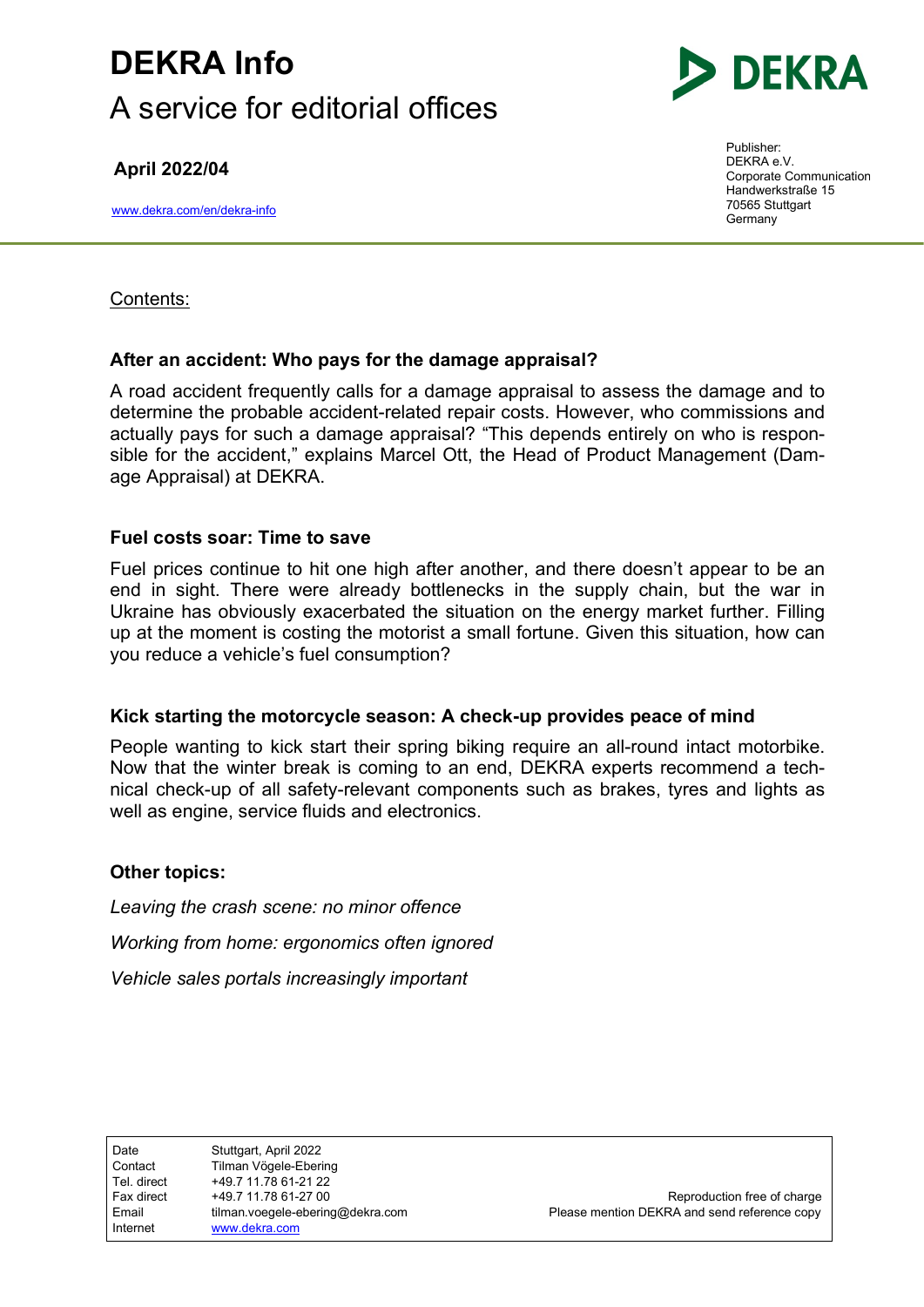



Photo: DEKRA

Reproduction free of charge Please mention DEKRA and send reference copy.

Editorial offices please note: The image can be obtained from the DEKRA Press Office. Tel. +49.711.7861-2122

#### Fuel prices: one price hike after another

#### Fuel prices rocket

### Saving tips

Fuel prices continue to hit one high after another, and an end of this rise does not appear to be in sight. There were already bottlenecks in the supply chain, but the war in Ukraine has obviously exacerbated the situation on the energy market further. Filling up at the moment is costing the motorist a small fortune. Given this situation, how can a vehicle's fuel consumption be reduced?

DEKRA Akademie driver trainer Reinhard Buchsdrücker proffers a few words of advice on the subject: "The greatest saving can be made by an anticipatory, calm driving style adapted to the traffic volume and which utilizes the eco mode as well as the available assistance systems. Naturally drivers of manual vehicles can exercise far more influence on consumption. Modern vehicles with automatic transmissions, eco modes and sometimes also telematics functions result in drivers being unable to exert as much influence on their consumption figures."

However, having said that, motorists can still save a fair amount of fuel if they avoid fast acceleration and heavy braking maneuvers and also take advantage of the rolling phases of their vehicle. Another perceptible difference can be made by making journeys undertaken at top speed the exception, the motorist staying at least 20 percent below this. Small changes made here and there can help to lower fuel consumption: do not rev up when starting the engine, do not warm up the engine, use the start-stop mode, only switch on electric consumers for as long as necessary and do not carry around unnecessary ballast.

"All this helps, but only if the vehicle is in a fit and proper state and has been regularly serviced," stresses Buchsdrücker. "Very important is also the correct tire pressure. Driving at 0.5 bar less than recommended is consuming 5 per cent more fuel." Saving also means planning vehicle use. The trainer thinks drivers should ask themselves a few questions: "Is the daily trip to the baker's really that necessary? What about car sharing? Are there park & ride options? And is it absolutely essential to drive at rush hour? Some tasks can be done on foot or by using the bicycle. And let's not forget, a vehicle parked in the garage saves the most fuel of all." DEKRA Info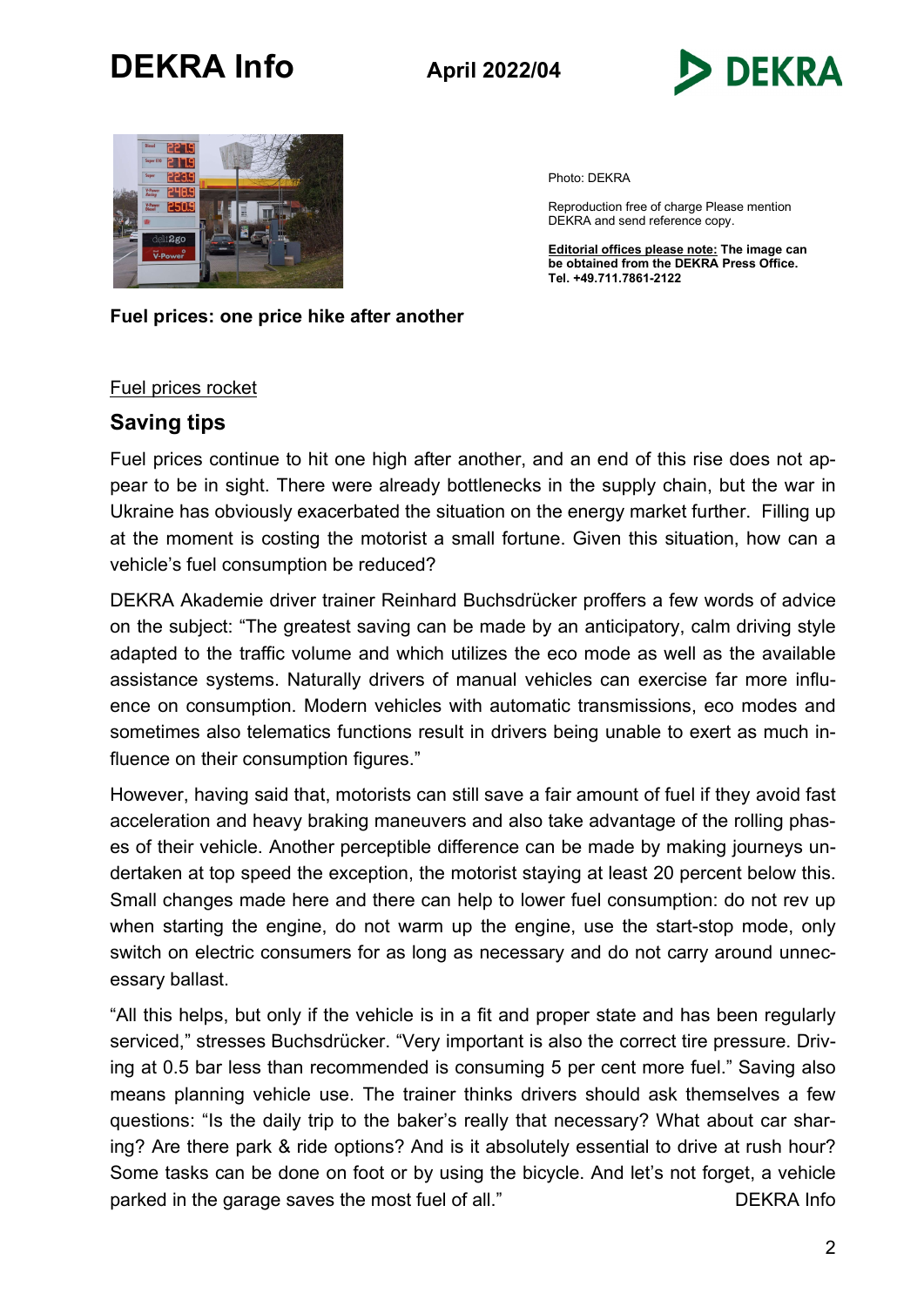



Photo: DEKRA

Reproduction free of charge Please mention DEKRA and send reference copy.

**Editorial offices please note: The image can** be obtained from the DEKRA Press Office. Tel. +49.711.7861-2122

### Motorcycle: Technical check-up before the first ride

#### Kick starting the motorcycle season

## A check-up gives peace of mind

People who want to get off to a good start of the motorcycle riding season in the spring need a motorbike that is technically intact all-round. After the winter break, DEKRA experts recommend a technical check-up of all safety-relevant components such as brakes, tires and lights as well as engine, service fluids and electronics.

Make sure the tires have the right pressure stipulated by the manufacturer, and measure on cold tires so that the grip is maintained even at an angle. The law stipulates a minimum tread depth of 1.6 millimeters, but more is definitely better. If the tires display any damage, contact a specialist. After the winter break it is important that the tires are not overworked for the first few kilometers. In the case of new tires, it is recommended to adopt a moderate riding style for the first 100 to 200 kilometers.

Safe riding also requires the brakes to be in top condition. Check the thickness of the brake pads or blocks, the brake hoses for kinks, cracks, tightness and abrasions and check the brake fluid level. This should be replaced every year or at the latest every two years as per manufacturer's recommendations to prevent vapor bubbles from affecting the brake force.

Checking the oil levels on the engine and transmission is a must. Beware! A heightened engine oil level can be an indication of leaky carburetors or fuel cocks and result in engine damage. Also take a close look at the fuel lines for leaks or abrasion marks. Lubricate the chain and check that it sits correctly and is not too taut. Check shock absorbers and springs for firm connections, any breaks and leaks, and balance both sides. Check the steering column for freedom of movement and locking positions.

When fitting the battery, check the connections for corrosion. This should be followed by a test of the electrical systems including lights. Also do not forget to use the on-board diagnosis to check the safety electronics. Any defect messages mean a visit to the garage is on the cards. For more information on motorcycles, go to: https://www.dekra.de/de/services-motorraeder/ decreases and DEKRA Info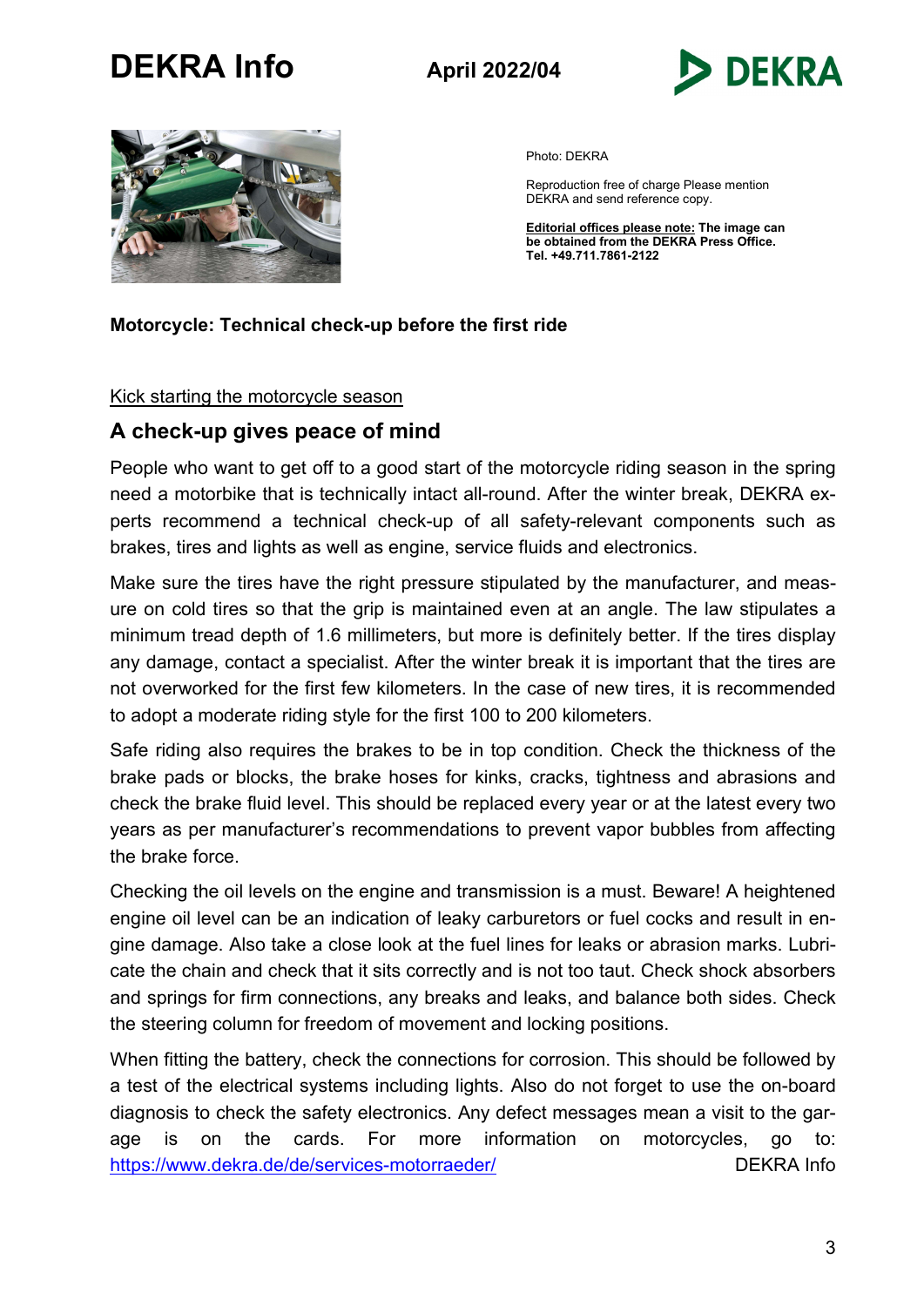



Photo: DEKRA

Reproduction free of charge Please mention DEKRA and send reference copy.

Editorial offices please note: The image can be obtained from the DEKRA Press Office. Tel. +49.711.7861-2122

## Small bumper accident in the parking lot: A waiting period of at least 20 minutes is a must

### Leaving a note behind the windshield wiper doesn't cut it

## Hit and run is not a trivial offense

Motorists learn at driving school that every person involved in an accident has to stop immediately. Anybody failing to abide by this rule and simply drives on is committing a criminal offence. This is set out in Paragraph 142 of the Criminal Code, which stipulates that anybody involved in an accident that subsequently leaves the scene of the accident will be subject to a fine and, in extreme circumstances, up to three years imprisonment. The lawgiver has clearly outlined in the road traffic regulations how all parties of an accident are to act after the event: "Those involved in an accident are not only obliged to stop immediately, but also to cordon of the area to other traffic, to ascertain the consequences of the accident and help injured parties," explains DEKRA accident researcher Stefanie Ritter.

According to Paragraph 34 of the road traffic regulations, this also means "that those involved and present at scene of the accident, including injured parties, have to provide their name and address, show their driving licence and vehicle registration documents as well as supply information to the best of their knowledge for purposes of liability insurance". For this reason it is helpful to have an accident card from the insurance company in the vehicle. The scene of the accident may only be left when the corresponding details as to person, vehicle and type of involvement have been made available. A party to an accident includes all those whose behaviour might have contributed to the incident; those people, for example, who have influenced traffic flow due to their driving style or in any other fashion.

Even in the case of a minor bump in the parking lot, it is not enough to simply leave a note with the name and address behind the windshield wiper and drive on. In such a case, the person who caused the damage is first of all obliged to wait a reasonable length of time to see whether the injured party shows up at the scene of the accident. Jurisprudence has deemed that for minor damage this period is at least 20 minutes regardless of wind and weather, and up to an hour for more serious damage.

After this period, the perpetrator of the accident must leave his or her name and address on the windshield wiper or door, for example, and then immediately notify the police. For minor damage sustained in stationary traffic and if reported within 24 hours, a lenient fine or punishment can be expected, however. DEKRA Info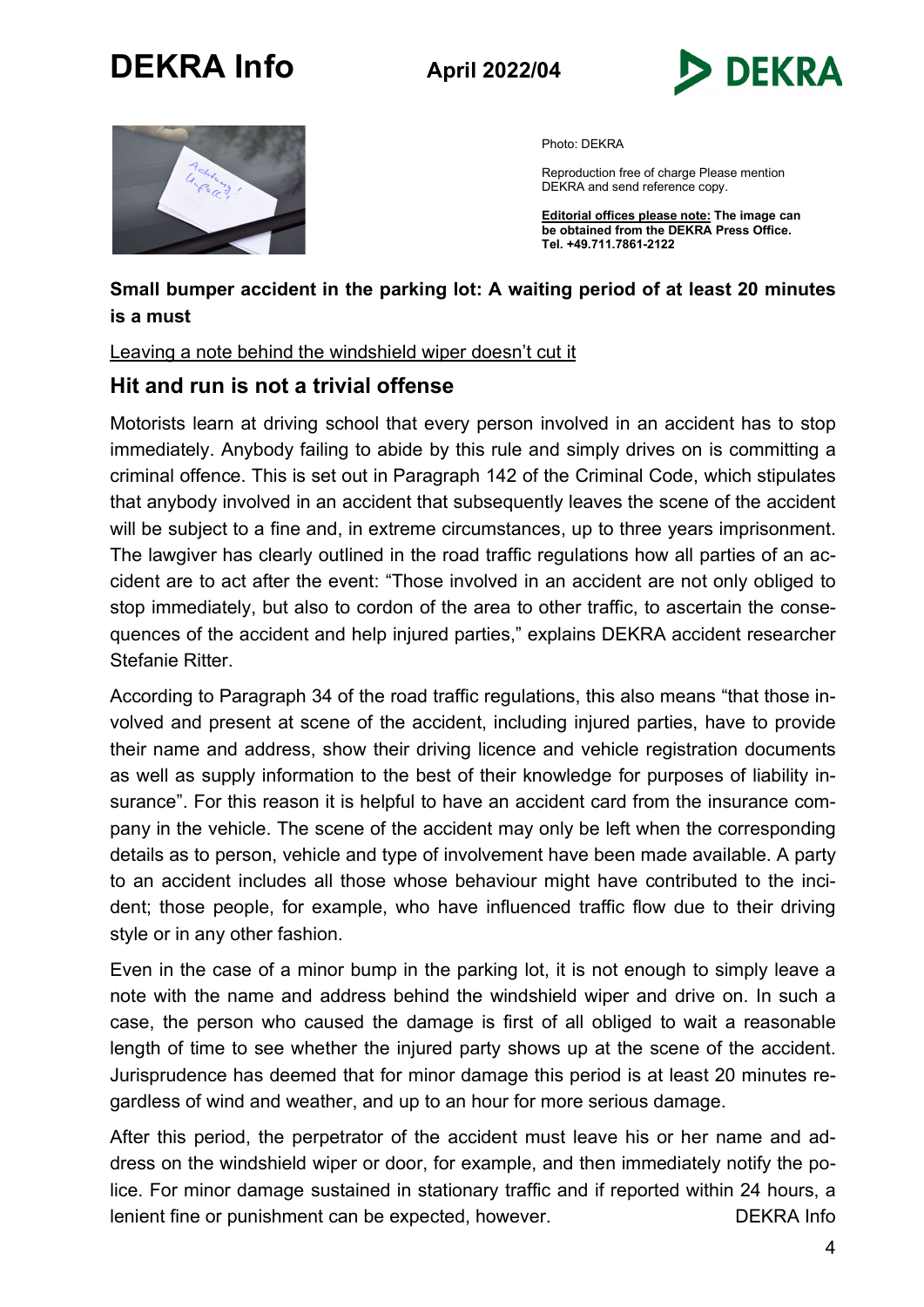



Photo: DEKRA

Reproduction free of charge Please mention DEKRA and send reference copy.

Editorial offices please note: The image can be obtained from the DEKRA Press Office. Tel. +49.711.7861-2122

### After the accident: Who pays the appraiser?

Crash!

## Who pays for the damage appraisal?

A road accident frequently calls for a damage appraisal required to assess matters such as damage and to determine the probably accident-related repair costs. However, who commissions and actually pays for such a damage appraisal? Head of Product Management (Damage Appraisal) at DEKRA Marcel Ott has the answer: "It depends entirely on who is responsible for the accident."

In the case of an accident that was not the fault of the accident victim, there is a liability claim in which the insurer of the person who caused the accident is liable for the resulting costs. The insurer can task a damage appraiser and also pays the costs of the expert opinion. Nonetheless, injured parties are entitled to commission an independent expert if they so wish. The costs for this are borne by the insurer who is obliged to settle the claim.

The situation is different in the case of self-inflicted accidents, vandalism, storms or other cases of force majeure. Here, comprehensive or partially comprehensive insurance must exist to enable those affected to claim compensation. If necessary, the insurance company will also send an appraiser. If, however, the insured persons commission their own appraiser, they must bear the costs themselves.

If the vehicle needs to be raised up on the inspection ramp or be dismantled, experts examine the damaged vehicle in a workshop, at DEKRA also at one of their 600 inspection centers nationwide, but appointments at the injured party's home are also not uncommon. "The registration certificate part I, the car key and the vehicle itself are required for the inspection," Ott reminds us. "It is beneficial if the person concerned is present and can answer questions if necessary."

In order for the motor insurer to settle a claim, experts deal with a wide range of problems, depending on the situation: "For example, they determine the accident damage and the probable accident-related repair costs, ascertain not only the probable duration of repairs but also, right now a very hot topic, the time it takes to procure a replacement. They also provide information on value compensation, depreciation and vehicle value," explains Ott. "And finally, an expert opinion is always an important instrument for securing evidence in legal disputes." The contract of the contract of the DEKRA Info